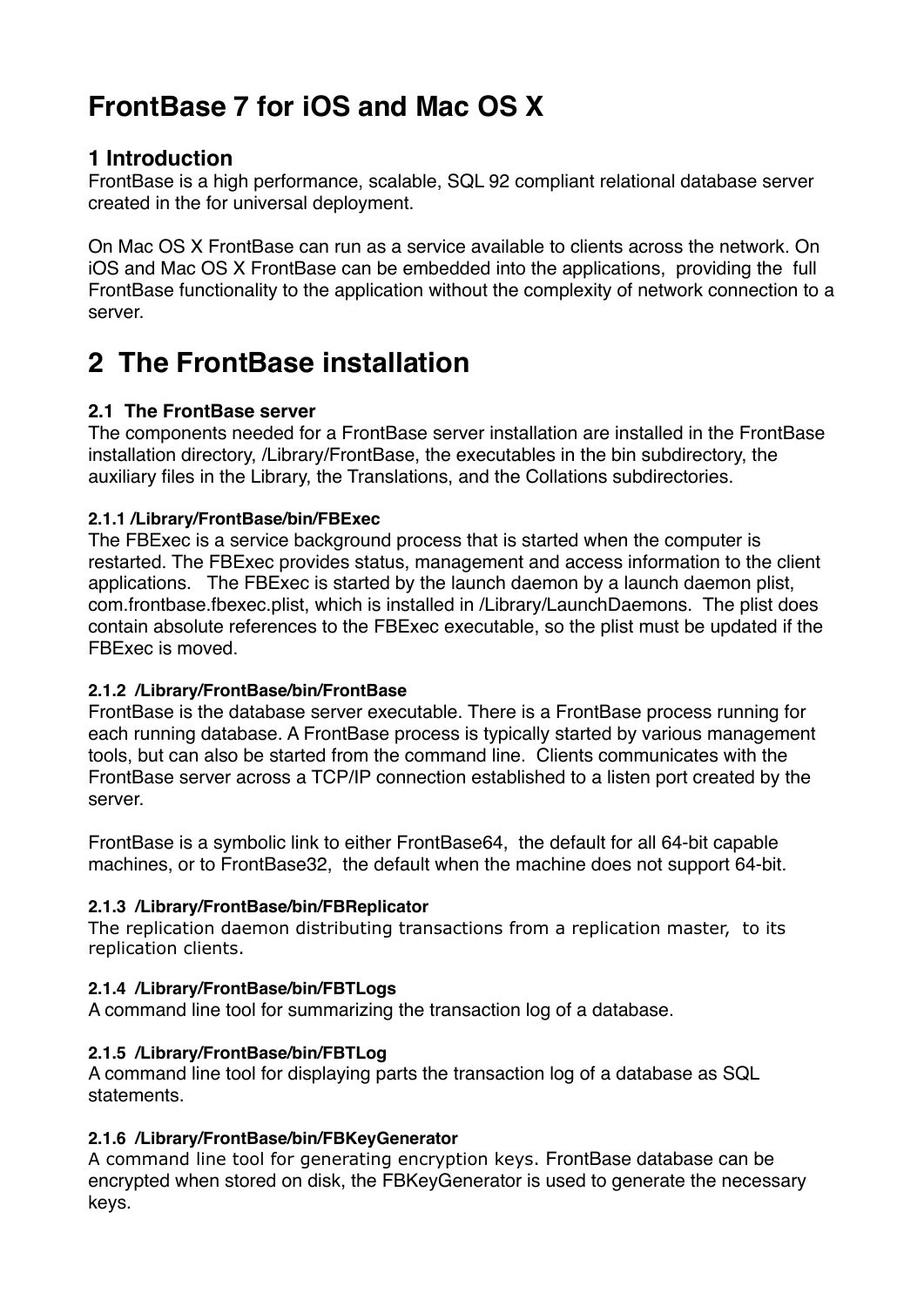#### **2.1.7 /Library/FrontBase/bin/FBInfoCenter**

A command line tool which prints out details about your FrontBase installation and your machine.

#### **2.1.8 /Library/FrontBase/bin/FBBackup**

A command line tool for creating a backup of a FrontBase database without the need to start the server.

#### **2.1.9 /Library/FrontBase/bin/FBRestore**

A command line tool for restoring a backup of a FrontBase database.

#### **2.1.10 /Library/FrontBase/bin/FBListContent**

A command line tool for verifying the the content of a FrontBase backup.

#### **2.1.11 /Library/FrontBase/Translations**

Translation are unicode character to unicode character mappings. Translanslation are created and maintained by the FBUnicodeManager. By default two translations are installed, ToLower.trans and ToUpper.trans.

#### **2.1.12 /Library/FrontBase/Collations**

Collations specifies a named ordering of unicode character. A collation is create and maintained by the FBUnicodeManager. By default the collations CaseInSensitive.coll1 is installed.

#### **2.1.13 /Library/FrontBase/Library**

Contains bootstrap files used when a database is created, and error message definitions.

## **2.2 The iOS library and headers for devices and simulators**

The Cocoa and C client API's providing general access to FrontBase databases from iOS application running on a iOS device. The iOS library is installed in /usr/lib/libFrontBaseiOS<release-number>.a and the headers are installed in /usr/include/FBCAccess and /usr/ include/FBAccess in the device SDK. The library is build fat so it can be used for both the simulator and the devices.

## **2.4 The FBAccess framework**

The FBAccess framework is the Cocoa client API providing general access to FrontBase databases. The FBAccess framework is installed in /Library/Frameworks, but the framework is prepared to be copied to Frameworks subdirectory in an application bundle.

## **2.5 The FBCAccess framework**

The FBAccess framework is the C client API providing general access to FrontBase databases. The FBCAccess framework is installed in /Library/Frameworks, but framework is prepared to be copied to Frameworks subdirectory in an application bundle.

## **2.6 The FBCAccess developer library**

The FBAccess developer library is C client API but in the form of a static library. The developer library is installed in /Library/FrontBase/lib directory and corresponding headers are installed in the /Library/FrontBase/include directory.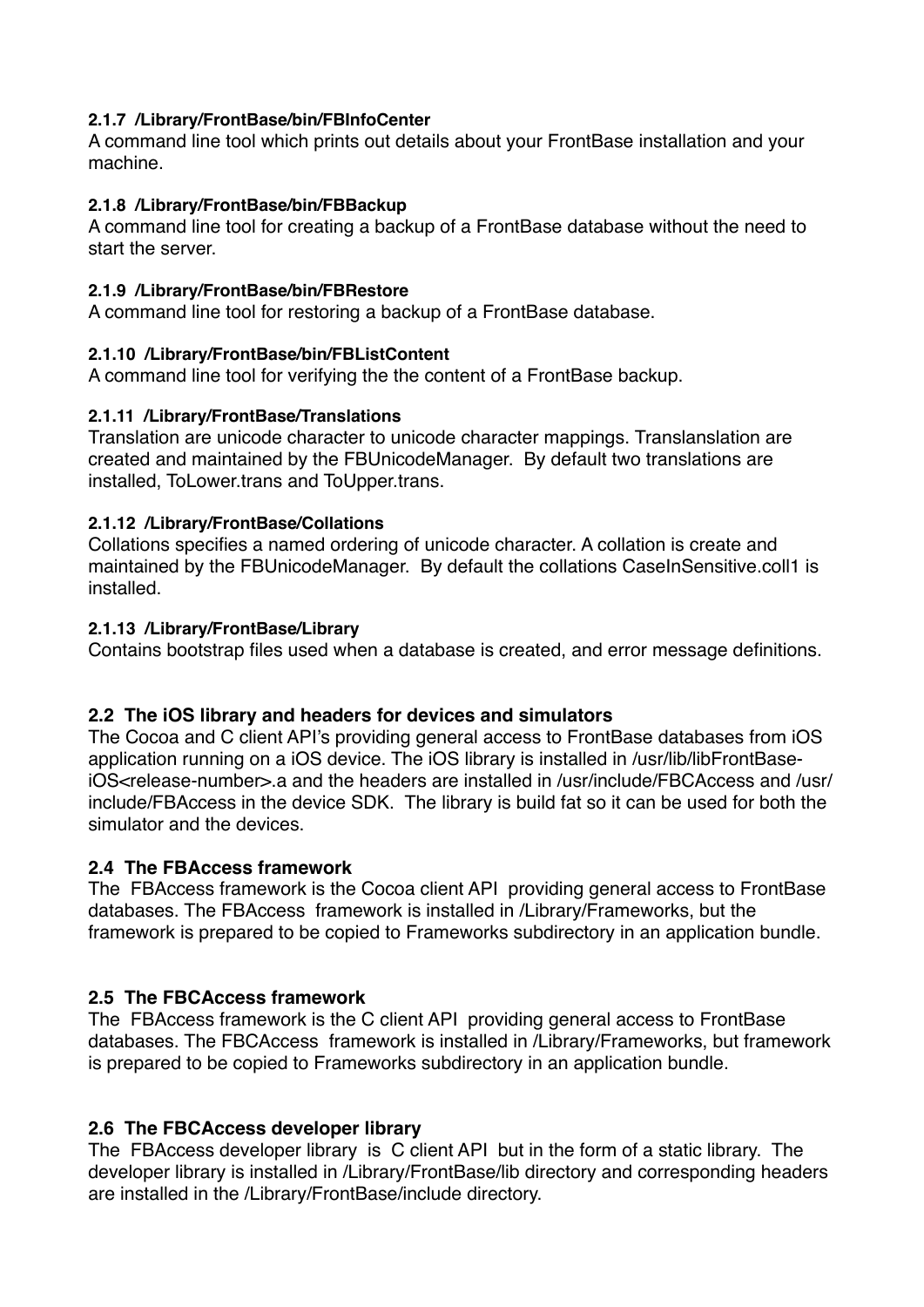# **2.7 The FrontBaseJDBC**

The JDBC java driver for accessing FrontBase database servers. The driver is installed in /Library/java.

# **2.8 The sql92 command line tool**

A command line tool for managing and accessing databases. sql92 will let you create, start stop, delete databases, connect to databases, and execute SQL statements.

The sql92 command line tool is installed in the base installation directory structure, the executable is installed in /Library/FrontBase/bin/sql92 and auxiliary files describing 8 bit character set are installed in /Library/FrontBase/Library/\*.ucm.

## **2.9 The FrontBaseManager**

A Cocoa application for managing databases, database schemas and content. The FrontBaseManager also contains an "sql92" functionality; i.e. SQL statements can be sent to a FrontBase database for execution. Please note that the FrontBaseManager can manage databases on all hosts in a network with a FrontBase installation.

The FrontBase manager is installed in the /Applications directory, but can be moved around freely.

## **2.10 The FBUnicodeManager**

A Cocoa application for managing Collations and Translations. Collations are used to specify an ordering of the unicode characters, and translations define translation from unicode character to unicode characters.

The FBUnicodeManager is installed in the /Application directory, but can be moved around freely.

# **3 The innards of a FrontBase database**

A FrontBase database is a wrapper containing all dynamic data pertaining to a FrontBase database. The extension is .fb by default but can be chosen freely.

## **3.1 The database file**

The database file contains the current state of the database, and is name FrontBase.fb. You cannot copy the database file when a server or an application is accessing it, the server and applications will access and update the data in in random order, thus making it impossible for sequential copy to guarantee correctness .

#### **3.2 The tlog directory**

FrontBase may be requested to maintain a transaction log, which records all changes made to the database in the for of SQL statement. The transaction log is a directory and is named TLog.tlog. The transaction log provides the necessary redundancy such that database may be recovered even in case of catastrophic failure. The transactions in the transaction log is also read by the FBReplicator when it push changes to its clients.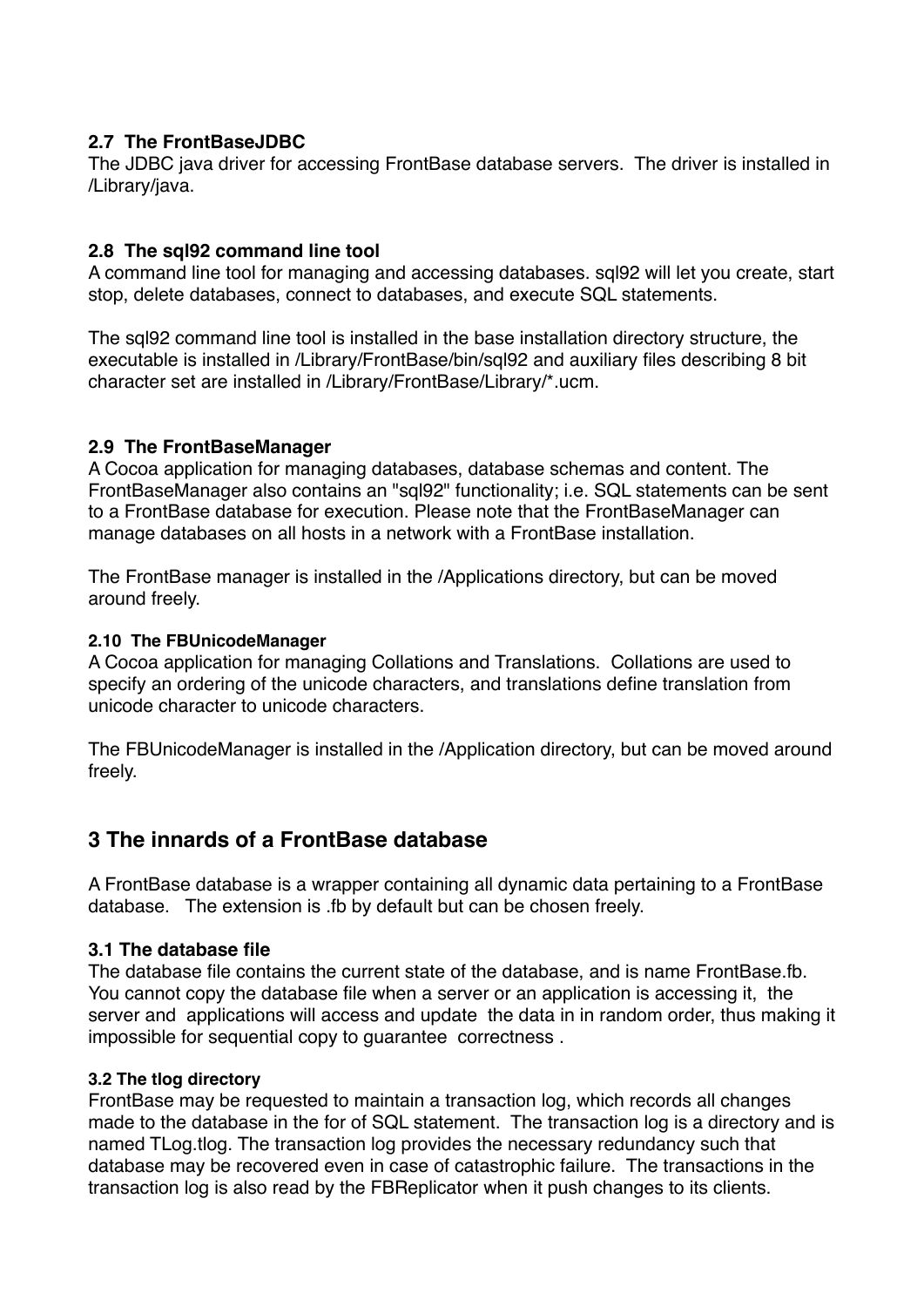#### **3.3 The bck directory**

FrontBase may be requested to produce a backup, and the backups are written to the default backup directory. The default backup directory is named Backups.bck

#### **3.4 The log directory**

The log directory contain logs files, and is names Log.log

#### **3.5 The options file**

If present contains the options to be used when the database is started without explicit options, the options files is named Options.opt. If this options does not exist an attempt to read the options form the <installation-directory>/etc/Options.opt file.

# **4 Download and installation**

The latest version of FrontBase can always be downloaded from the [http://](http://www.frontbase.com) [www.frontbase.com](http://www.frontbase.com) ,

Once you have downloaded the .dmg file, locate the file according to the preferences of your browser. The .dmg file is expanded with the disk utility to a .pkg file, by selecting the .dmg file and double clicking. To install the .pkg, select the file, double click, and the Installer will be launched, ready to install FrontBase. The Installer will provide you with further directions.

Please note that the FBExec is installed to be automatically started when the computer is restarted. The FBExec is also started as part of the installation process, i.e. there is no need to restart the computer after installation.

# **5 Post installation**

Once you have installed FrontBase it is a good idea to include /Library/FrontBase/bin in the search path of the various accounts that will use the FrontBase tools. This step is not necessary, but it can make your command line tool life easier.

There is no need to restart the computer after an installation, but it is a good idea to verify that the FBExec process is running by doing (from a terminal window):

ps axc | grep FBExec

which should produce output like the following example:

374 ? S 0:00 FBExec

If for some reason the FBExec isn't running, try to launch it from the command line:

/Library/FrontBase/bin/FBExec &;

In case of problems, you can e-mail <mailto:support@frontbase.com> and ask for directions.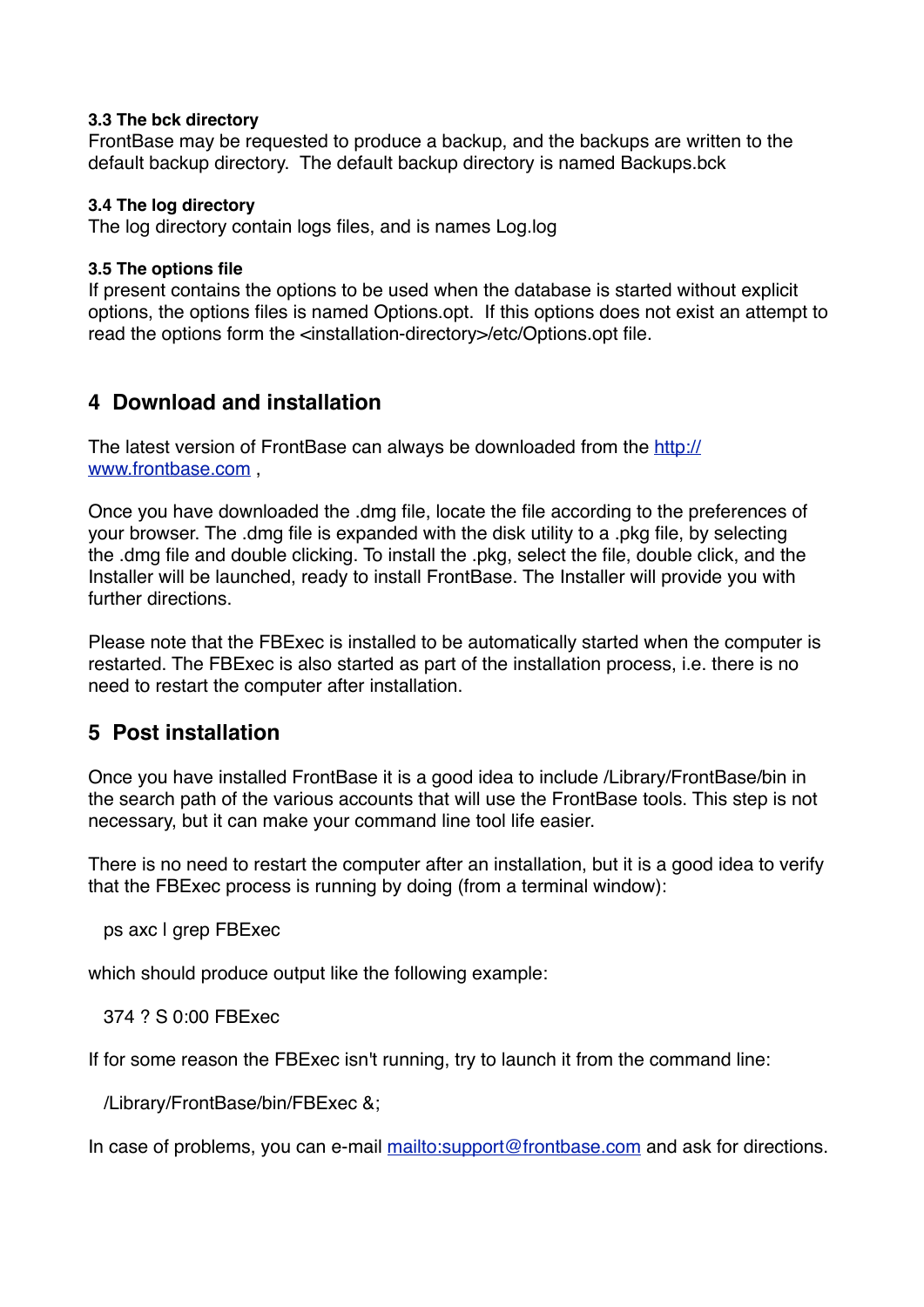# **6 sql92 - super brief introduction**

sql92 is an interactive command line tool which allows you to manage and access all databases on the local machine and available on the network. sql92 is launched by issuing the following shell command:

/Library/FrontBase/bin/sql92

To create and start a database:

sql92> create database firstdb;

To connect to a database:

sql92> connect to <database-name> [on <host-name>] [user <user-name>];

If you omit the host name, the current host name is used, and if the user name is omitted, the system.

Always terminate sql92 commands with a ';', the command is not send to the server before the "*i* is entered.

Quit sql92 by entering quit<enter> or by pressing Ctrl-D.

The sql92 help command:

sql92> help;

will print a summary of the available sql92 specific commands.

# **7 Getting started**

Small examples on how to get started

#### **7.1 URLs**

When a connection to a database is established the database and connection method is identified by a URL with the syntax;

| $<$ URL $>$   | :== <schema>://[<usert>][<host>][:<database>][/<path] th=""  <=""></path]></database></host></usert></schema>                                                                                                                                                    |
|---------------|------------------------------------------------------------------------------------------------------------------------------------------------------------------------------------------------------------------------------------------------------------------|
|               | <database>@<host></host></database>                                                                                                                                                                                                                              |
|               |                                                                                                                                                                                                                                                                  |
|               | <schema> :== frontbase I file</schema>                                                                                                                                                                                                                           |
|               | $\alpha$ <database> :== <math>\alpha</math> ame&gt; <math>\alpha</math> <port></port></database>                                                                                                                                                                 |
| <path></path> | $\equiv$ <name><math>\mid</math> <path>/<name></name></path></name>                                                                                                                                                                                              |
|               | $\leq$ port $\geq$ $\leq$ $\leq$ $\leq$ $\leq$ $\leq$ $\leq$ $\leq$ $\leq$ $\leq$ $\leq$ $\leq$ $\leq$ $\leq$ $\leq$ $\leq$ $\leq$ $\leq$ $\leq$ $\leq$ $\leq$ $\leq$ $\leq$ $\leq$ $\leq$ $\leq$ $\leq$ $\leq$ $\leq$ $\leq$ $\leq$ $\leq$ $\leq$ $\leq$ $\leq$ |
| $<$ name $>$  | $:=$ anything which is not a number and does not contain /                                                                                                                                                                                                       |

The passwords defaults to the empty password, user to \_system, and hostname to localhost. The database defaults to the path and vice-versa. The only meaningful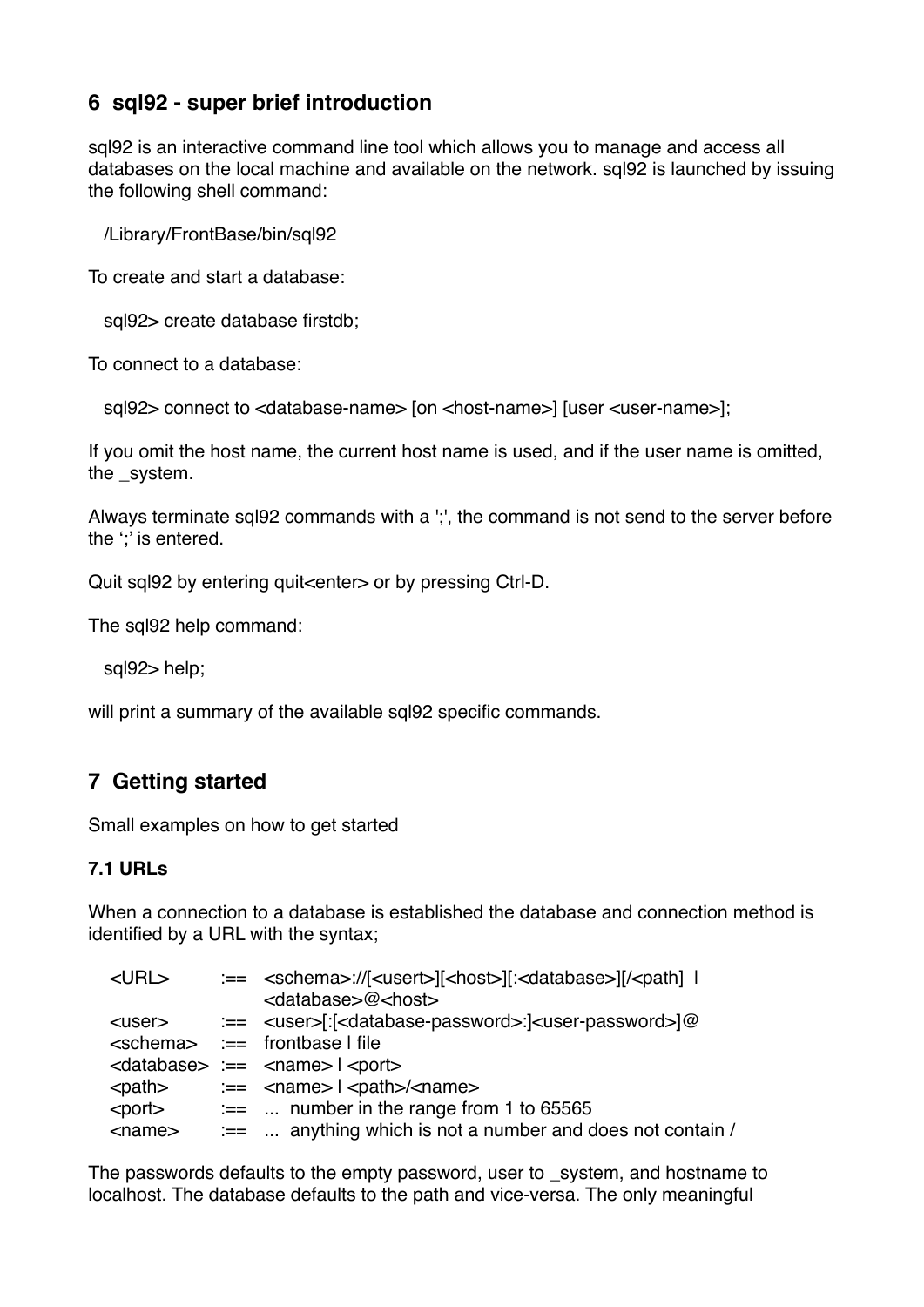hostname in the file schema is localhost. If the file schema is used the path has preferences and if the frontbase schema is used the database has preference.

#### **7.2 The FrontBaseManager**

Locate the FrontBaseManager application (in /Applications) and double-click on the icon to launch it.

Click on the "File" menu, and then "New Database" (File -> New Database).

Provide a name for your new database and click "Create".

Double click the new database icon which appears in the Monitoring Window (this starts a connection).

Click "Open" at the Open Database Window (using the default login settings).

In the SQL Interpreter text view which comes up, type: values(server\_name);

Click the "Execute SQL" button.

Close the database connection window.

Select your new database in the Monitoring Window and click the "Stop" button. Confirm.

Now click the "Delete" button. Confirm.

Congratulations! You have just created a database, connected to it, performed a simple fetch, stopped, and deleted it. It is as simple as that!

#### **7.3 sql92 command line tool**

First open a terminal window and launch the sql92 tool:

/Library/FrontBase/bin/sql92

Enter the following sql92 commands (the semicolons are important):

 create database firstdb; connect to firstdb; values(server\_name); disconnect current; stop database; delete database firstdb;

Congratulations! You have just created a database, connected to it, created a new user, committed a transaction, and deleted a database. It is as simple as that!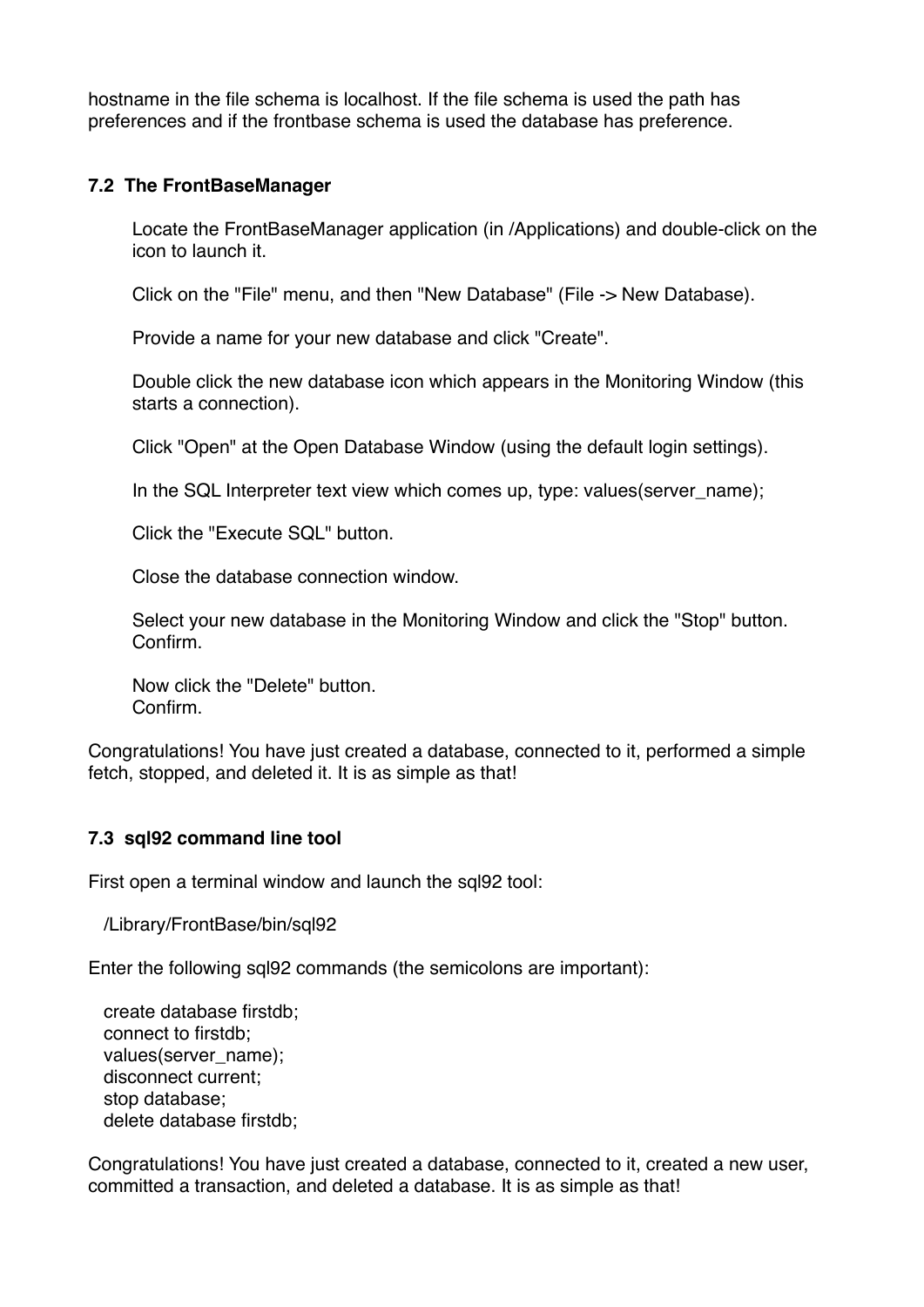#### **7.4 sql92 command line tool, embedded server**

First open a terminal window and launch the sql92 tool:

/Library/FrontBase/bin/sql92

Enter the following sql92 commands (the semicolons are important):

```
 connect to file://localhost/./seconddb;
values(server_name);
 disconnect current;
 quit;
```
Congratulations! You have just created a database with the server embedded in the sql92 tool. The database is created in current directory, you verify that with the command

ls seconddb.fb

## **8. Transactions - please read**

A transaction is a grouping of a sequence of SQL statements into a unit; execution of the unit as a whole either succeeds completely, or, if one of the commands fails or is a ROLLBACK command, the database is left unchanged.

Transactions are initiated automatically by the server when needed. Most SQL statements need a transaction. A COMMIT or a ROLLBACK command ends the current transaction.

Most of the FrontBase tools use, as default transaction settings, SERIALIZABLE, WRITE, PESSIMISTIC, which has the consequence that access to referenced tables is effectively serialized.

The user may change the defaults according to the SQL 92 specification.

When you are working with the FrontBase tools, you should always remember to COMMIT or ROLLBACK transactions in order not to block access to the database.

If you try to access a table and it seems that your application or tool doesn't do anything, it is most likely waiting for some other session to COMMIT or ROLLBACK an active transaction. Neither your application/tool nor the FrontBase server is hanging!

FrontBase offers a feature called AUTO COMMIT, i.e. a way to tell the server that it should automatically commit each statement that is successfully executed. The sql92 command line tool uses, as default, this feature.

You can control the AUTO COMMIT feature by executing the following statements:

 SET COMMIT FALSE; -- Turns off AUTO COMMIT SET COMMIT TRUE; -- Turns on AUTO COMMIT